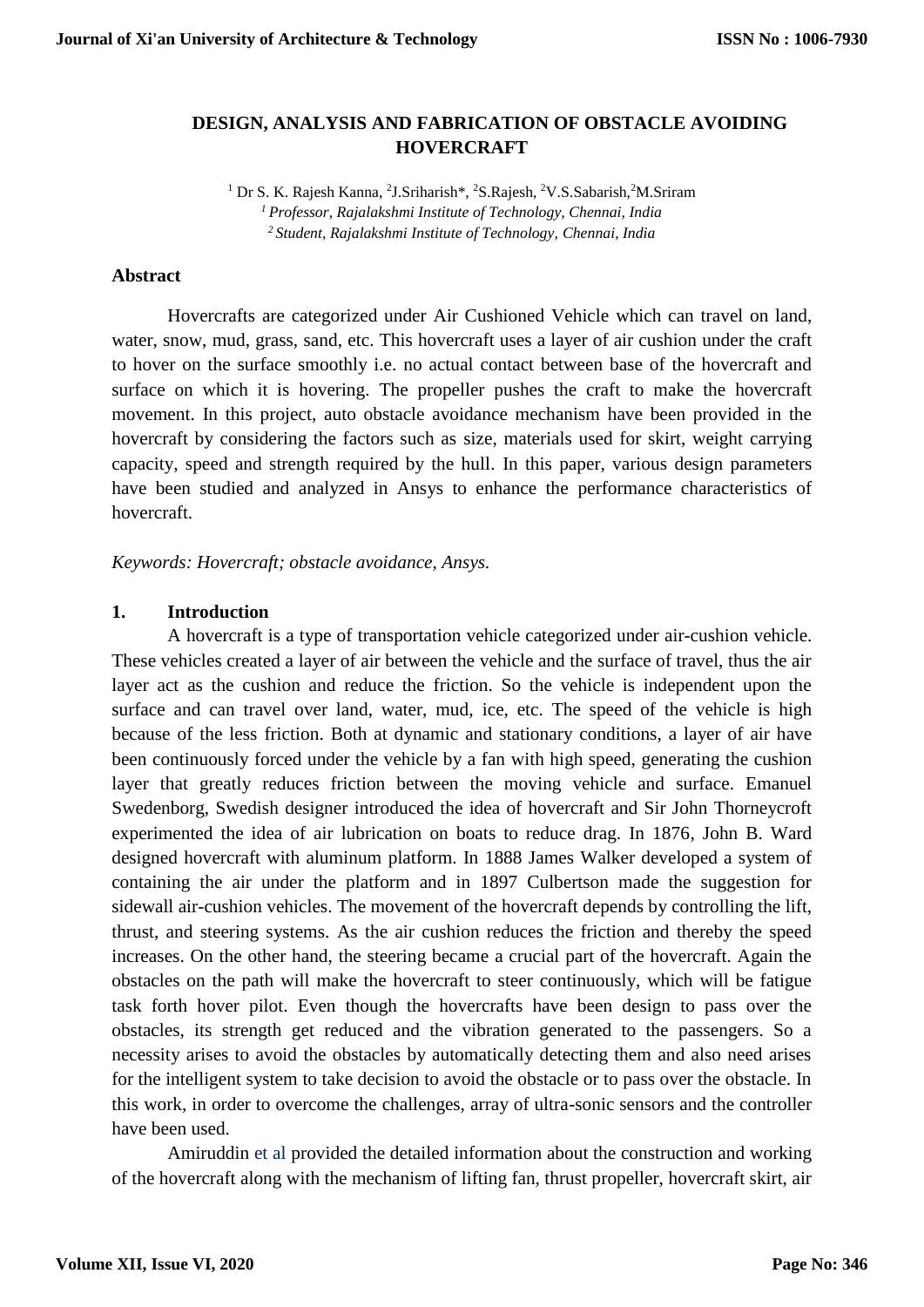box, lift system, thrust system, steering system. Okafor et al has given the design calculations of hull, lift system, skirt and thrust system. Okiishi et al mentioned information about the fabrication of the hull, air box, skirt and engine. Amyot explained the technologies and the application of the hovercraft. Doctors concentrated and derived equations for non linear motion of air cushion vehicles when the vehicle passed over the sea shore waves.

# **2. Developed Hovercraft**

The developed hovercraft prototype can carry the weight of 100 kg and hovered with an air cushion of 1.5 centimeters. Entire model build with low cost materials and analyzed for the performance theoretically. Separate propeller with three blades has been used for the propulsion and for lifting systems, holes are provided on the skirt, which will pressurize the air at high pressure and thereby creates the lift. In order to create the pressure inside the skirt, the air is continuously blow into the skirt with high pressure, then the air is allowed to circulate in the skirt, also the air is allowed to get out on the small hole outlet which create the pressure between the earth surface and the craft, thus the impact create the lift and also reduce the friction between the earth surface and the craft. This frictionless air cushion makes the craft to run on the surface freely at higher speed. Also the air cushion makes the movement independent of the surface. The developed hovercraft prototype is having aluminum hull base. Because the aluminum alloys are more economical and robust. Further, structural analyses by using ANSYS software have also conducted to validate the suitability and reliability of the hull base. After series of experimental testing and upgradations, propulsion and lifting systems were successfully demonstrated.

By mounting the rudders adjacent to the propeller along the airflow direction helps in the hovercraft steering. These rudders are controlled by the driver motors which inturn control by the circuit boards and the controllers. By shifting the steering wheel, the rotary potentiometer connected to the steering wheel emits the emf based on the angle of rotation. This emf have been amplified and given to the controller. Based on the pulse, the controller emits the signal to the relay and the relay in turn gives power to the driver and the motor connected to the rudders. Thus the rudders turn and thereby change the direction of the airflow. i.e. change in direction of the rudders changes the direction of air flow which causes change in direction of the hovercraft. Thus the hovercraft becoming popular and easy to drive at the higher speed. On the other hand, when the craft is moving at the higher speed and there is no friction exist between the vehicle and the surface, will lead to challenges like loss of control by the pilot, rollout when hits over the obstacle, lifting of the craft when moves over the obstacles, formulation of horizontal moment on the craft and make the craft rotate with respect to the axis, etc. Moreover it became difficult for the driver to turn the vehicle by observing the obstacles immediately. So a necessity arises to develop an automatic obstacle avoidance system for the hovercraft.

So to overcome the challenges, in this project, eight numbers of ultrasonic sensors have been used. These sensors are triggered every 3 seconds simultaneously. The trigger signals for the ultrasonic sensors are provided by the Arduino controller. The trigger pins of the ultrasonic sensors are connected in serious. When the controller emits the trigger signal, in turn the ultrasonic sensor emits the ultrasonic waves. The ranges of the waves are for about 3 meter distance and the waves reflected if there are any obstacles and returned back to the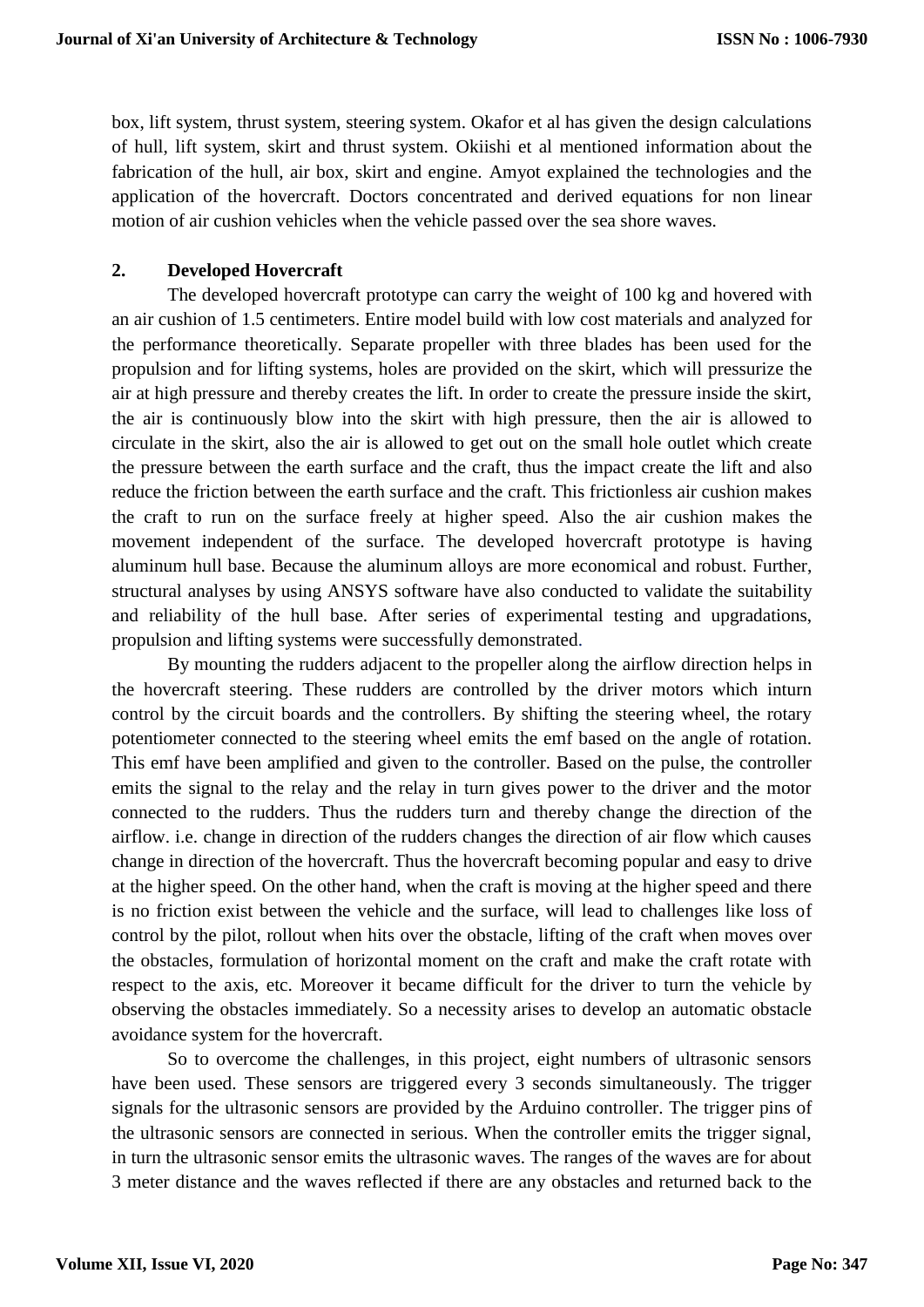receiver of the ultrasonic sensors. These receiver pin of the ultrasonic sensors are connected separately to the eight input pins of the Arduino board. The difference between the time of trigger and the receiving of the signals is proportional to the distance of the obstacle and the craft. Thus the distance of the obstacles is shown in the dashboard of the pilot with a warning beep sound. The intensity of the beep depends on the size of the obstacles. If all the eight sensors emits the receiver emf, then the intensity of the beeper is to the maximum and for the 4 sensors output, it will be 50 % of its intensity and proportionally the intensity varies with respect to the output from the sensors. Similarly the distance of the object may also vary from sensor to sensor based on the shape and size of the obstacle. For the arbitrary shaped obstacles will vary in the distance from the sensor to the sensor. So in this project the Arduino have been programmed to show the minimum distance to the pilot dashboard. An expert system module have been developed to control the speed of the hovercraft. If all the eight sensors emits the signal, immediately the controller send the negative feedback signal to the propeller motor controller and the propeller motor controller reduces the speed of the propeller to the 50 % of the current speed automatically for 3 seconds. Within 3 seconds, iof the pilot hold the accelerator to the same speed ort increase the accelerator, the module resets and move with the defined speed. Else if the pilot releases the accelerator or reduces the speed slowly, then the obstacle avoidance expert system activates.

The obstacle avoidance expert system having the predefined cases and the solutions programmed in the controller memory. When the system activates, it helps the vehicle to avoid the obstacles by slightly turning the craft and by providing the higher pressure near the obstacle crossing edges. The controller is having 4 input pins and the each pin is connected the two sensors in sequence. Sensor arrangement is shown in the Figure 1.



Figure 1 Sensor Arrangement

Thus the developed model turns accordingly based on the position of the obstacles. Also the higher pressure of air supplied to the holes in the skirt. This pressurized air lifts the craft to another 1.5 centimeters. Thus the height helps the craft to easily move over the obstacles. Also the pressure of air increases the cushioning effect and thereby prevents the vehicle from the damages and the scratches.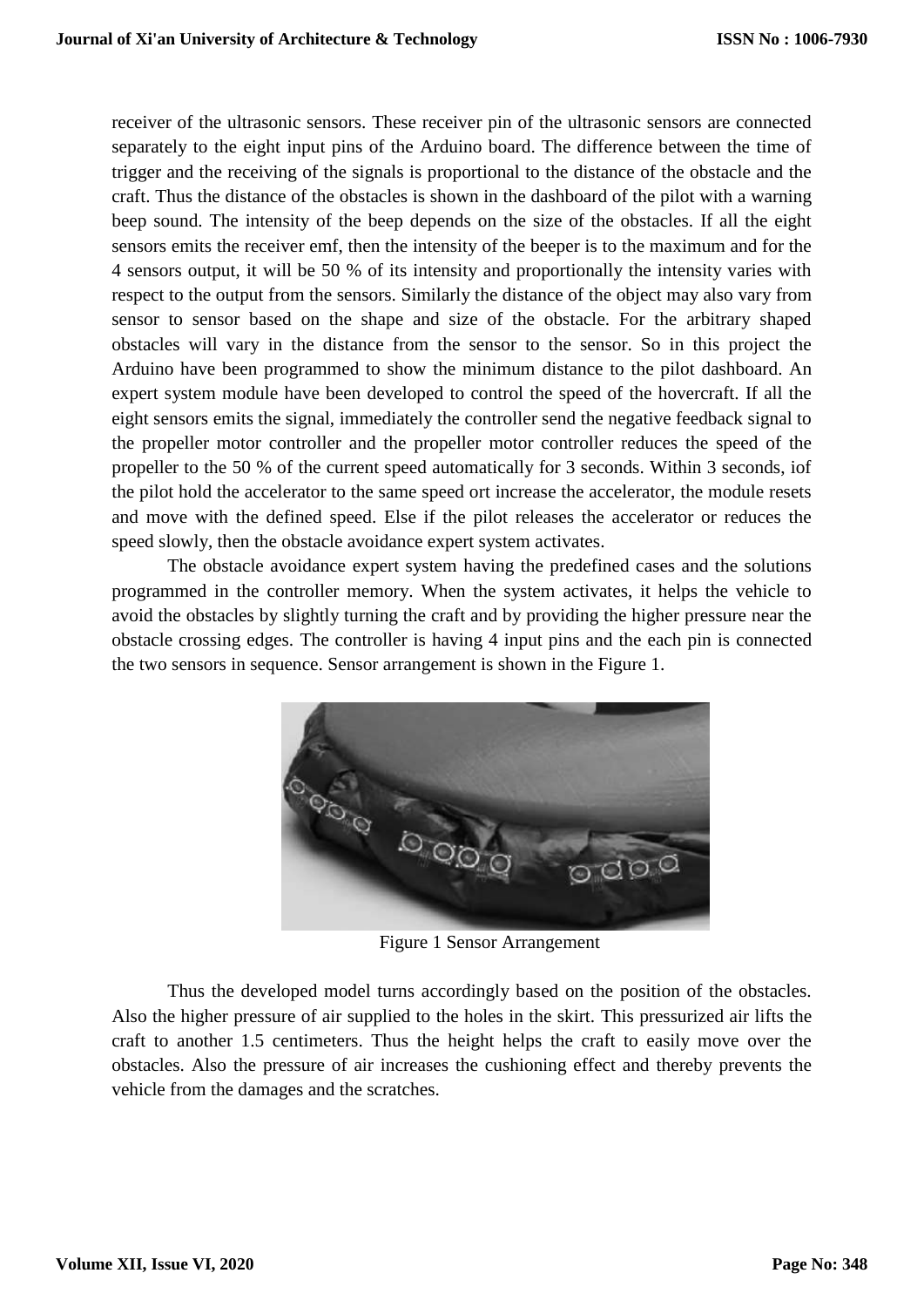### **3. Result and Discussion**

The developed hovercraft moves over the air and independent over the surface. Also the expert system in the craft avoids the obstacles by turning the craft to the acceptable angle turnings and also increases the pressure of the obstacles side and thereby increases the cushioning for the vehicles. Thus the developed vehicles can run on sand, asphalt, water, snow, mud, etc. Various experiments have been conducted with the different surfaces and the obstacles. The results of the experiments have been investigated and found that the turning at the higher speed will affects the dynamics of the vehicle, so the relation equation have been framed to reduce the speed of the vehicle with respect to the angle of turning. Thereby the dynamics of the hovercraft have been maintained. The Equation used to calculate the lift force are given in the Equation 1.

$$
Fc = W = PxA + J_jL_j\,Sin\,\theta_j\tag{1}
$$

Where as, P and A denotes the pressure and Area of cushion, J denotes the momentum flux and  $\theta$ *j* denotes the angle of the nozzle (45 degrees).

The total volume flow of the skrit is calculated from the Equation 2.

$$
Q_j = \frac{LH}{1 + \cos\phi} \times \sqrt{\frac{2P}{\rho}} \times (1 - \sqrt{\frac{Pc}{Pj}})
$$
 (2)

The hovercraft has been developed with an aluminum composite panel, because of the low weight, less cost, readily available, easy to machine and high strength to weight ratio. In this study, strength of the aluminum plate have been analyzed for the adoptability for the hovercraft. The hull base is drafted in CATIA software and imported to ANSYS software for analysis. This software can be applied for 3 dimensional analyses of the modelling. The length is set to 250 centimeters, breadth of 150 centimeters. The weight to be lifted 100 kgs, force required to move the vehicle is 1200 N. Pressure required to lift the hovercraft is 32 N/m<sup>2</sup>. Efficiency of blower  $\dot{\eta} = 0.7$  and able to generate 10 KN/m<sup>2</sup> pressure. With the acceleration of 0.8925 m/s2, it is possible to achieve 40 km/hr. density of the base plate is 1600 kg/m<sup>3</sup>, Ultimate Tensile strength = 48.7 MPa, Yield strength = 46.4 MPa. The load act on the plate is 1200 N and the front and back side having 20% increase in the load. From above analysis, it is clear that the maximum stress developed is 46.232 MPa, which is in the safe limit only. The maximum deformation is 1.4 mm. the Ansys analysis of stress distribution is shown in the Figure 2.